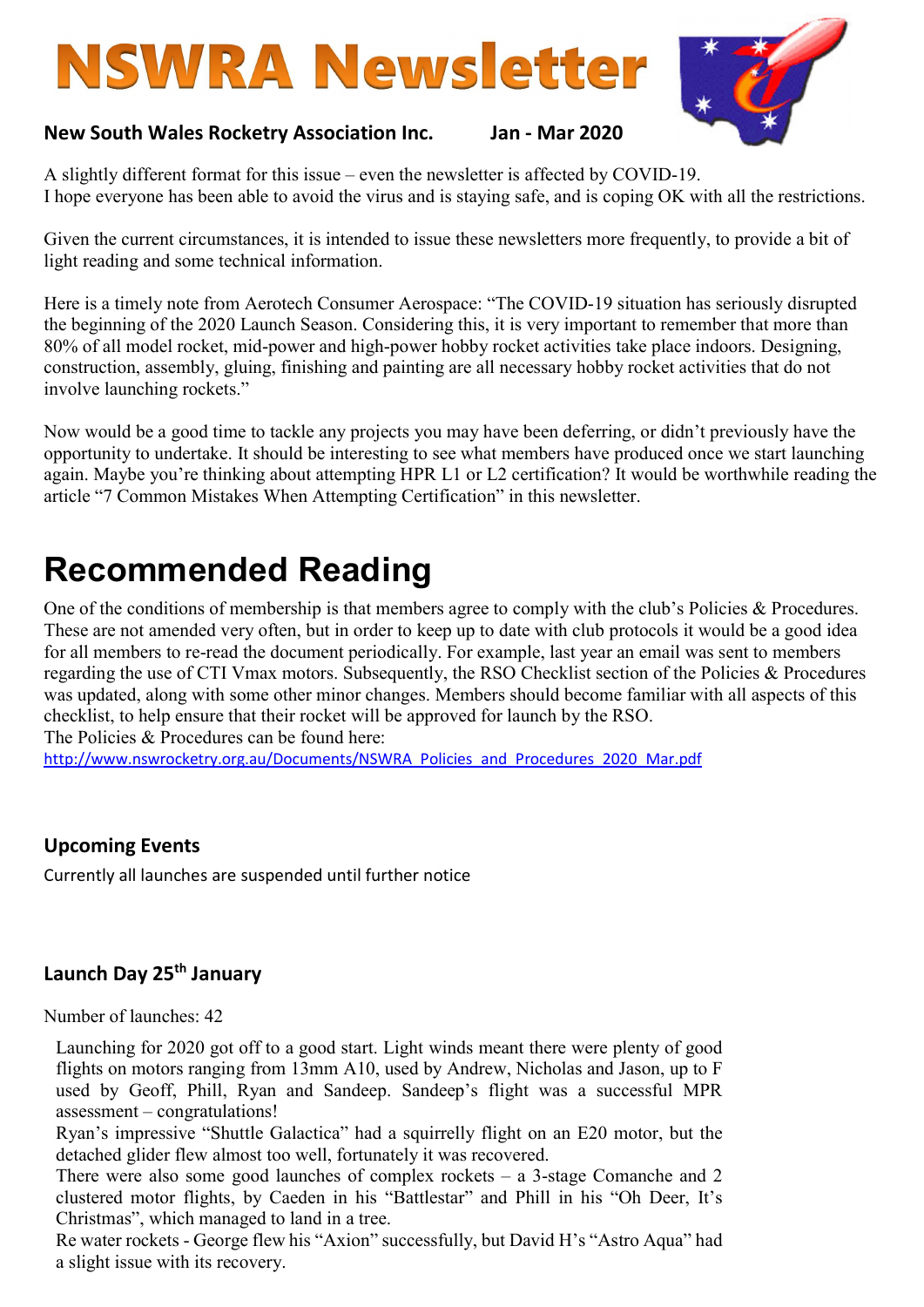# Launch Day 29<sup>th</sup> February

Number of launches: 43

Another good turnout today, nearly every rocket launched had a good flight in the light winds again. Elena achieved her MPR assessment with her "The Kid" on an E20 motor – congratulations!

After Sandeep's successful MPR assessment last month, he launched his "Falcon L1" for a good flight on a G77, the largest motor used today.

Unfortunately, Jason's MPR attempt with his "Pringlenator" on a F36 motor had a mishap where the payload section separated.



# 7 Common Mistakes When Attempting Certification

This is an extract of the article written by Tim Van Milligan of Apogee Components. The full article can be found here: https://www.apogeerockets.com/education/downloads/Newsletter446.pdf

Here are the seven most common mistakes people make when attempting a Level 1 or Level 2 certification flight.

#### Mistake #1 - Lack of a Safety Mindset

In reality, all the failed certification attempts come down to this. It is a mindset, not a process. What we see is that most people think that the purpose of the Level 1 High Power Certification is to obtain a license to buy larger rocket motors. Yes, that is somewhat true. But the reality is that the NAR and Tripoli set up the certification process as a "course in rocketry safety." If all you think high-power certification is for is to buy motors, you've missed the point. We want you to get your certification so that you can fly bigger rockets. We all think you'll have a lot more fun. But because of the legal/litigious situation we are in, we want you to do it safely. The certification process is primarily concerned with your knowledge of rocketry safety. Once you grasp that, most of the other common mistakes people make go away.

#### Mistake #2 - Lack of Experience

How do you learn about safety? Do you read about it in a book or a newsletter article? If that is the case, you're setting yourself up for a higher risk of failure. The person that has launched over 100 low power rockets is going to have insights that a person who just reads "how to do it". You have actually go out and build and fly a lot of rockets to know the reason to do something. When time is short and a decision has to be made, we may make our own shortcuts. But we don't know from past experience that the shortcut you're making is going to cause a failure. Because of this I'm always concerned when a modeller contacts me and says he just got started in rocketry in the last few months, and now wants to know how to go about getting his L1 certification. The reason for my concern is that I know he doesn't have a lot of experience and therefore his risk of failure is significantly higher. I really hate those conversations where I feel obligated to try to nudge them to step back and slow down the process. They don't want to hear that it takes launching a hundred rockets to get to the point where you know where shortcuts can be made.

#### Mistake #3 - Doing Things on the Cheap

High power rocketry is more expensive then small rockets. That goes without explanation. But there is a point where you are trying to squeeze so much money out of a rocket flight that it significantly increases the risk of failure. One of the most common things that people do to save money on a high power flight is to use a smaller rocket kit. We are asked all the time "what is the cheapest rocket that I can get that will fly an H motor?" The answer to that, of course, is the "smallest" rocket. Why? Because the price of the rocket is proportional to it size. Small rockets are less costly as a bigger one. However, using a small rocket introduces a lot of risk to the certification process. A smaller inexpensive rocket is usually less strong and less durable compared to a bigger one. We do want to see them succeed. But we're not surprised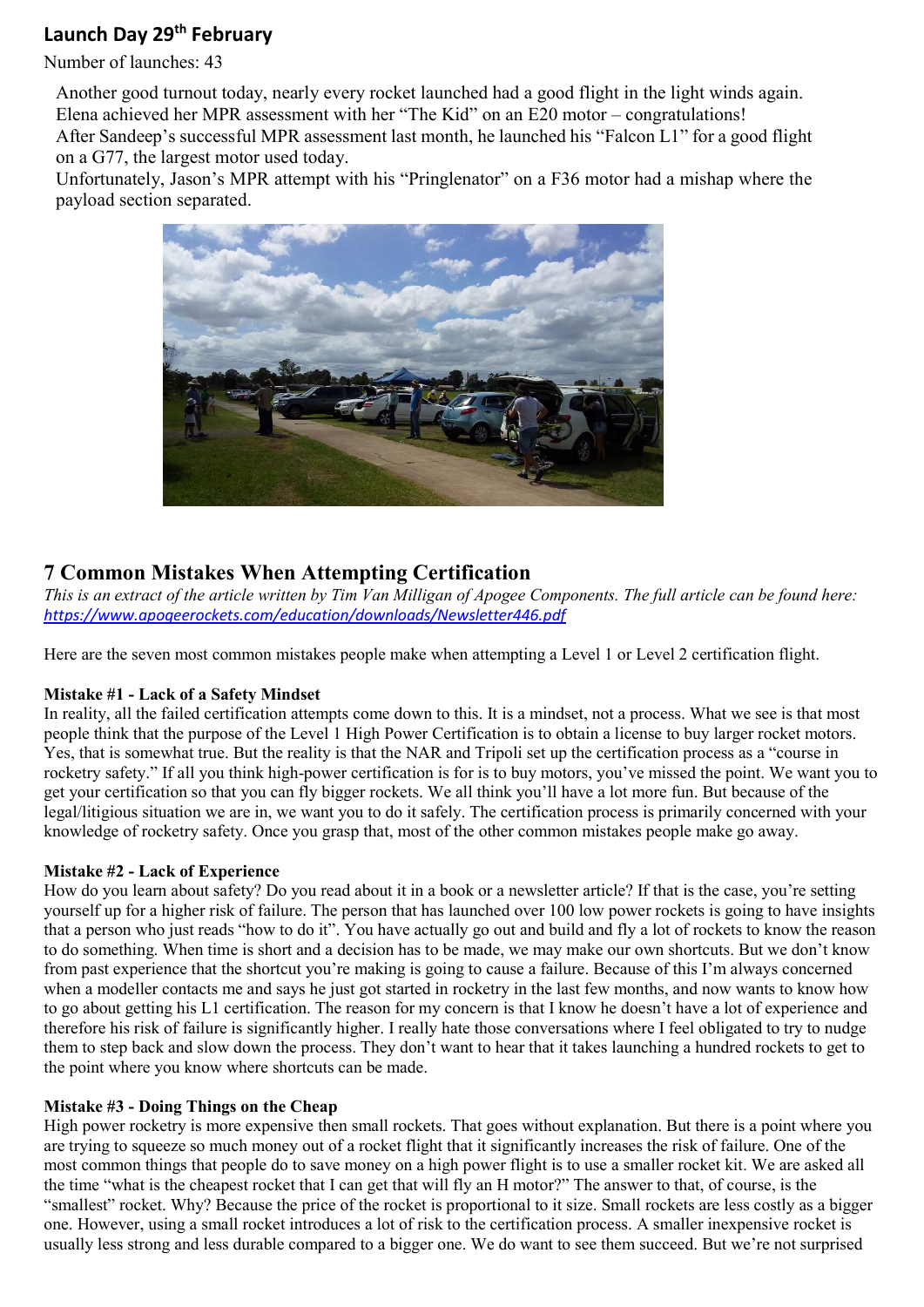when they tell us that they are making a second attempt at their L1 certification because they failed on the first try. Small rockets carry a higher risk in high power rocketry unless you have a lot of experience and you know what you're doing.

#### Mistake #4 - Making Things Too Complicated

This is not related to cost, but you can make a flight overly complex. The most common thing we see in this area is when a customer wants to add dual deployment to their Level 1 Certification attempt. We don't even have to ask the question about their experience level, because we already know the answer. If the customer wants to add dual deployment, we know that they've never done dual deployment before. Despite the cool advantages, dual deployment is very complex, because you have to add more components to the rocket to allow for the ejection of a second parachute. Whenever you add complexity to a rocket, you increase the risk that things can go wrong. This article is about minimizing the risk so that you maximize your chances of success. Therefore, it is our recommendation that you don't add dual deployment to either your L1 or L2 certification.

I'd also say to even avoid using reloadable motors and use the Disposable Motors System. With a reload motor, you still have to go through the assembly of the motor, and while it isn't too hard, it adds more steps to the preparation of the rocket. There will be plenty of time to do more complex things later. You don't need to do them all at once.

#### Mistake #5 - Trying for too much versatility

Somewhat related to both being too cheap on the flight and making it too complex is adding too much versatility to the launch. We see this all the time, when the customer comes to us and says: "I want to use the same rocket to get both my Level 1 and Level 2 certifications." I hate hearing this question because the failure rate is high for this modeller. This is definitely the novice rocketeer. From my perspective, if the rocket can do both missions, it is optimized for neither. A rocket that is optimized for success in an L1 flight is going to go way too high on an L2 attempt. So the rocketeer says to himself, "I'll add dual deployment to the rocket so that it doesn't drift too far on the J-size motor." Therefore, he makes the mistake of adding extra complexity on the L2 flight attempt. Notice as stated above, that I said not to add dualdeployment to either a L1 or L2 attempt. If you fail your L2 attempt, you will spend far more money than you would have if you had spent a little more and been successful. And more importantly, I'm doing it from a "safety" point of view. If you fail in the attempt, it means you weren't safe.

#### Mistake #6 - Too Much Power

 An H-motor is an H-motor, right? This mistake makes itself known when a person asks "What H motors are available?" They think "I might as well make do with what is available, rather than what would be right for the rocket." This mistake is really about improper motor selection. The essence of the mistake is not enough experience in rocketry to appreciate the difference in thrust of the motors. Most often, newbies make the mistake of choosing a motor that is too powerful rather than one with too low of thrust. That is why I titled this mistake as being one of too much power rather than incorrect motor selection. The general attitude I sense from the modellers that make this mistake is: "whether I succeed or whether I fail, the flight will be spectacular!" So what is more important to them is not safety, but putting on a good show for the audience. I don't know how to change this attitude, because I fully understand where it comes from. Behind the attitude is a desire to have your flight stand out so that other people remember it. I'm embarrassed to say it, but when I fly bigger rockets I want this too. However, I will suggest that they choose a more appropriate motor based on the rocket they are flying.

#### Mistake #7 - Rushing the Process

The problem with being in a rush is that it creates more pressure and stress on the modeller. And when you're under stress, and this has been proven by research studies, is that you discount the negative consequences of your decisions. In other words, you ignore all the bad things that could happen and you assume that everything will go right. The result: you take greater risks. You'll say things like: "I'll glue on the fins with 5-minute epoxy when I get to the field. They'll be rock-hard by the time I make the flight." Yea… that situation actually happens. And it is a disaster just waiting to happen. Being under a time crunch is not the ideal situation for going after a high power certification, because we want to be extra cognizant of the risks involved. We need to build in extra time for those last minute problems. You have to assume problems will come up. That is why you make up step-by-step procedures for prepping the rocket. And you practice them before you get to the field. But in the grand scheme of things, you have to ask yourself: "Will the world come to an end if I don't fly the rocket this weekend?" If the answer is anything other than "No," then something is wrong with the situation. I've actually heard modellers say: "If I don't do it this weekend, I'll have to wait an entire year because the farmer that owns the field will have planted his crops." Really… what is the problem of waiting another year? You can't fly another high-power rocket on that field anyway, so what is the urgency? In the meantime, you can gain extra experience building and flying smaller rockets and learning more about how to select the proper rocket engines for high powered vehicles. There will always be self-inflicted pressure on the modeller to fly a certification flight. They want the pressure to go away, and the only way they feel to relieve the pressure is to fly the rocket. Just get it done. But that is not the best situation to be in. And that is why the certification witness is an indispensable part of the process. They have to be coach and also the voice of reason. I've seen many witnesses in action, and I have to say I'm very proud of all of them. They do a great job calming the rocketeer down and letting them know that they aren't a failure if everything doesn't go as planned. They've been in the same situation themselves, just like I'll be the first to tell you that I didn't get my L1 certification on my first attempt. The important thing is to learn from the mistakes, and make sure that they don't happen again. That is what experience is all about.